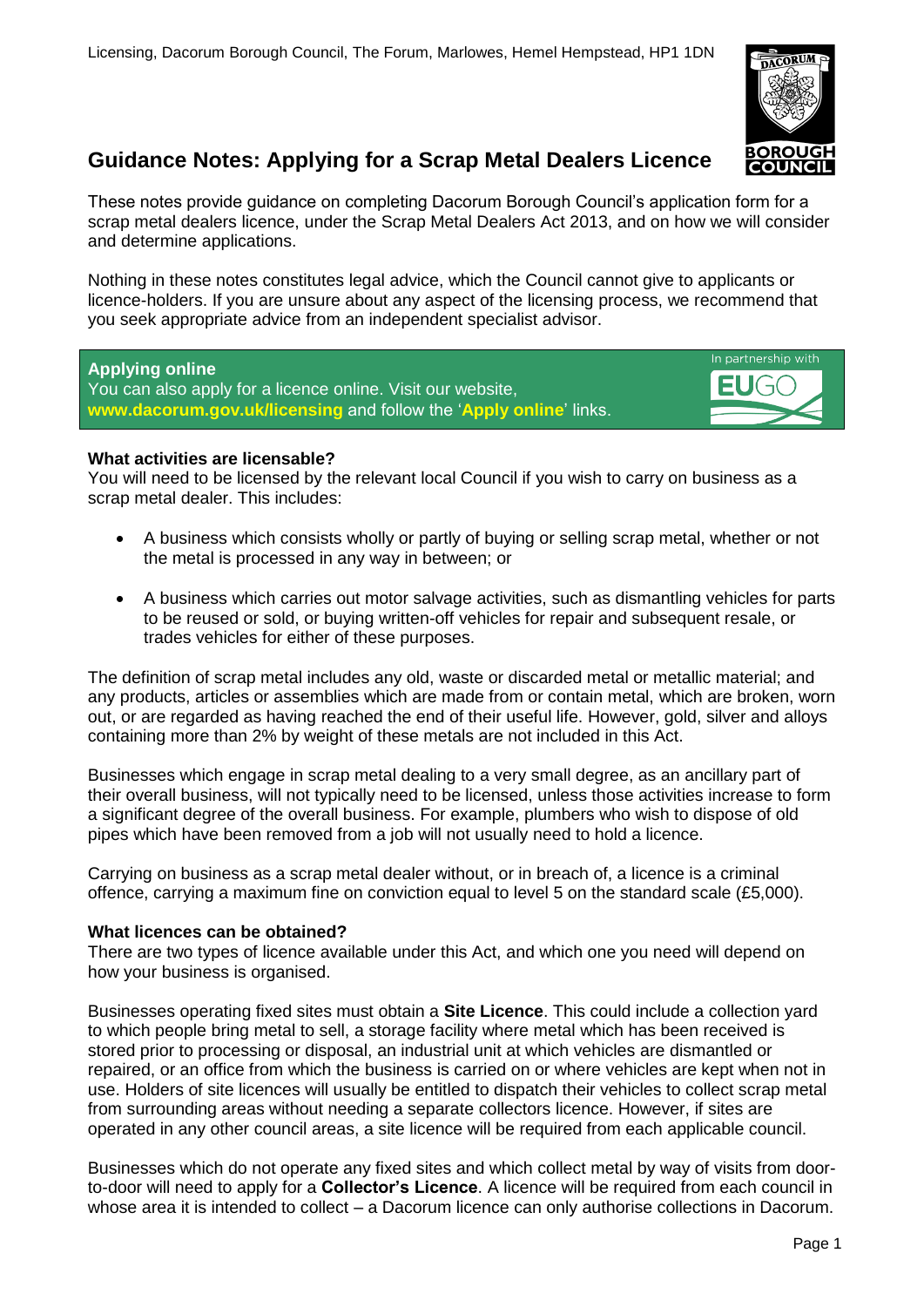# **Competing the application form**

The following notes relate to our printed application form. If you are applying online, the questions will be phrased and ordered differently, as the online form is maintained centrally by the Government rather than by Dacorum.

## **Section 1 – Licence details**

Please tick the relevant box to indicate whether you are applying for a Site licence or a Collectors licence. You can only hold one of these licences from Dacorum at any one time.

Please indicate what type of application you are making – e.g. applying for a new licence, renewing an existing licence, or varying an existing licence. If you are applying to renew or vary an existing licence, please give details of that licence in the relevant boxes.

For variations, please tell us when you intend the changes to take effect  $-$  if you are opening a new site, for example, this should be the date on which you intend to begin trading from that site.

## **Section 2 – Business details**

If you advertise a trading name for your business, please give this in the relevant box.

Please tick the appropriate boxes for the activities you intend to carry on. This will help us to assess your application in terms of the type of business you intend to run.

## **Section 3 – Site details (Site licences only)**

Please indicate how many sites you intend to operate within Dacorum (sites in other areas do not need to be included here), and complete the table at Annex A of the form with details of all of the sites. If your application is granted, these sites will all be listed on your licence, so it is vital that you are clear and accurate when given us these details.

You are also asked for the manager of each site to be listed in the application. We will expect that this person will be the main point of contact for that site should police or council officers need to inspect the site or the records kept there, and for this reason they should be the person who is in day-to-day control of the site. It is up to you who you specify in this role, but their suitability will be assessed as part of the application, and the entire application may be refused if we cannot be satisfied that they are a suitable person to be in charge of the site. If you are operating multiple sites, we will usually expect a specific site manager for each site, as a single person will not be able to ensure effective control over multiple locations.

You will need to keep your licence up to date by making a variation application if any of the details of your sites or site managers change. In a variation application, please list all of your sites and site managers, and highlight any details which have changed. Your licence may be revoked if you fail to inform us of changes to your sites or site managers.

If you intend to carry out mobile collections from any of the sites you have listed, please provide details of how these collections will be arranged – in particular, where the collections are intended to take place, whether collections will be by way of appointment or by following a set route, and where any collected metal will be returned to.

# **Section 4 – Collectors details (Collectors licences only)**

Please indicate how many vehicles you intend to operate under the licence, if granted. This applies to the maximum number of vehicles you will operate simultaneously – if you only operate a single vehicle which you intend to sell and replace in due course, you will only need to enter '1'. Please also give the address(es) at which vehicles will be kept when not in use.

# **Section 5 – Other licences, permits and registrations**

To make a full assessment of the business you wish to carry on, please tell us about any other scrap metal licences which you hold or have held within the last 3 years, whether these were issued by Dacorum or any other council. This includes any licences which you have held but which you surrendered, or which were revoked by the relevant council.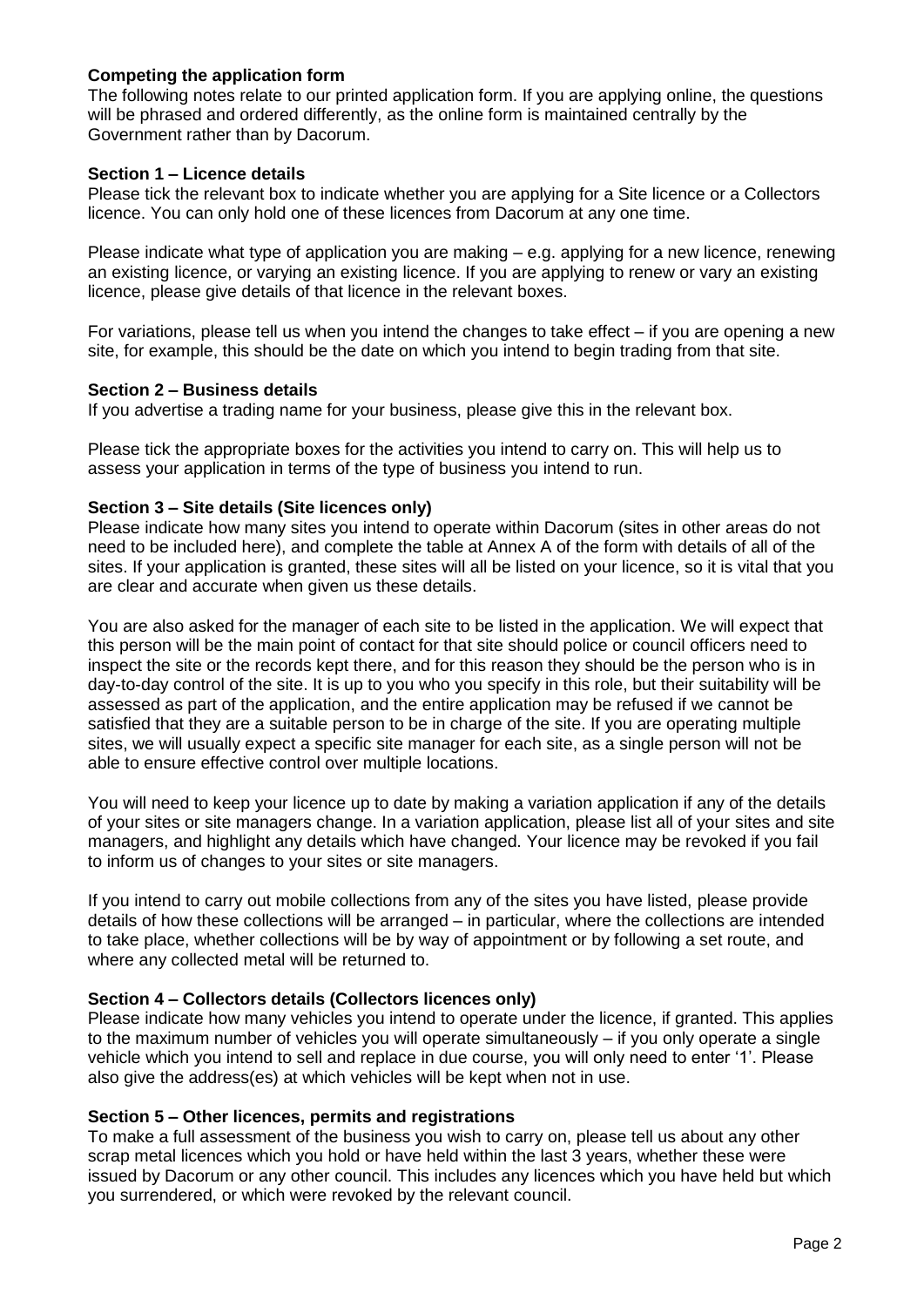You may also hold a number of other related environmental permits or registrations as part of your business, including waste carrier licences, waste broker licences, A1 environmental permits, or hazardous waste producer licences. Holding a scrap metal dealer licence does not replace any of these requirements – you must continue to hold and maintain all applicable registrations and permits in addition to your licence. Please give details of any licences you do hold in the relevant spaces.

As part of the processing of your application, we will consult with the Environment Agency and other councils who have issued you with licences.

## **Section 6 – Purchase arrangements**

The questions in this section are designed to provide us with extra information about how you will conduct your business, and we will consider your responses when we determine your application. Before completing them, you should consider your answers carefully, and refer to our guidance notes about the relevant legal requirements.

The first question asks how you will maintain your records. Licensed dealers must maintain full records of every receipt and disposal of scrap metal, and a number of items which must be recorded are set out in the legislation. Records must be kept for at least 3 years, and must be made available for inspection on the request of police or council officers.

The second question relates to verifying the identity of people who wish to supply scrap metal to you. You will be under a legal duty to check and keep copies of official identification from such persons, prior to receiving scrap metal from them. We have provided a separate guidance note on the types of identification that you must check.

The final question relates to your arrangements for security at the site. This question is for you to consider and answer – however, we would expect to see that you have considered ways to prevent scrap metal being removed from your sites or vehicles without your permission, such as alarms or CCTV systems, as well as to ensure that you only dispose of scrap metal to reputable and licensed dealers.

# **Section 7 – Applicants details**

In this section, you need to identify who is making the application. This is important as if the application is granted the licence will be issued in their name(s).

If the business is run by a sole trader, then the application should be made in the name of that individual, whose details should be given in part A. They will need to provide a recent Basic Disclosure certificate with the application.

If the business is run by a partnership, then the application should be made in the name of each of the partners. Details of the first two partners can be given in parts A and B, if there are more than two partners then details of the other partners should be given on an additional sheet. Each partner will need to provide a recent Basic Disclosure certificate with the application.

If the business is run by a limited company, then the application should be made in the name of that company, and its details should be given in part C. Details of each director of the company must also be provided, using the form at Annex B. Each director will need to provide a recent Basic Disclosure certificate with the application.

#### **Section 8 – Suitability of applicants**

The questions in this section must be answered for every individual who falls within one of the categories included at the top of the section. Care must be taken in answering these questions, as if it subsequently emerges that an incorrect answer has been given, you may be prosecuted, and any licences you hold may be revoked.

Any unspent convictions for relevant offences, or relevant enforcement actions taken against any of the individuals identified in the application, must be declared. The following notes give guidance on what these terms mean.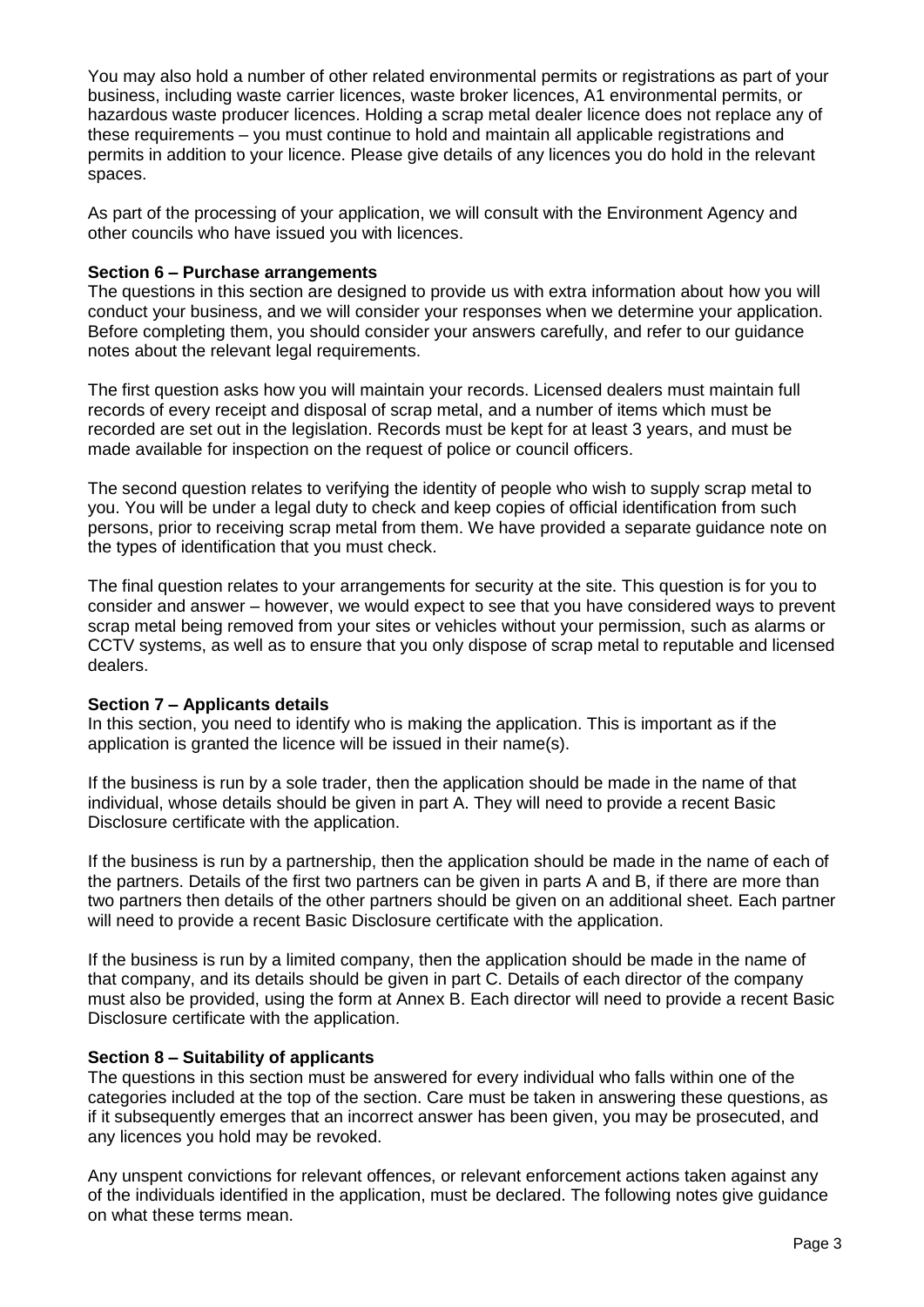# **Relevant offences**

For the purposes of assessing the suitability of applicants and site managers, the following offences are considered to be relevant offences. Unspent convictions for these offences will be taken into consideration:

- an offence under section 1, 5, or 7 of the Control of Pollution (Amendment) Act 1989
- an offence under section 170 or 170B of the Customs and Excise Management Act 1979, where the specific offence concerned relates to scrap metal
- an offence under section 110 of the Environment Act 1995
- an offence under sections 33, 34 or 34B of the Environmental Protection Act 1990
- an offence under section 9 of the Food and Environment Protection Act 1985
- an offence under section 1 of the Fraud Act 2006, where the specific offence concerned relates to scrap metal, or is an environment-related offence
- an offence under section 146 of the Legal Aid, Sentencing and Punishment of Offenders Act 2012
- an offence under sections 327, 328 or 330 to 332 of the Proceeds of Crime Act 2002
- an offence under the Scrap Metal Dealers Act 1964
- an offence under the Scrap Metal Dealers Act 2013
- an offence under sections 1, 8,9,10, 11, 17, 18, 22 or 25 of the Theft Act 1968, where the specific offence concerned relates to scrap metal, or is an environment-related offence
- an offence under Part 1 of the Vehicles (Crime) Act 2001
- an offence under sections 85, 202, or 206 of the Water Resources Act 1991
- an offence under regulation 38 of the Environmental Permitting (England and Wales) Regulations 2007
- an offence under regulation 38 of the Environmental Permitting (England and Wales) Regulations 2010
- an offence under the Hazardous Waste (England and Wales) Regulations 2005
- an offence under the Hazardous Waste (Wales) Regulations 2005
- an offence under regulation 17(1) of the Landfill (England and Wales) Regulations 2002
- an offence under the Pollution Prevention and Control (England and Wales) Regulations 2000
- an offence under the Producer Responsibility (Packaging Waste) Regulations 2007
- an offence under the Transfrontier Shipment of Waste Regulations 1994
- an offence under the Transfrontier Shipment of Waste Regulations 2007
- an offence under the Waste (Electrical and Electronic Equipment) Regulations 2006
- an offence under regulation 42 of the Waste (England and Wales) Regulations 2011

Any offence of attempting or conspiring to commit one of the above offences; or inciting, aiding, abetting, counselling or procuring the commission of one of the above offences; or encouraging or assisting one of the above offences, is also a relevant offence for the purposes of the Act.

Convictions which are deemed to be 'spent' under the Rehabilitation of Offenders Act 1974 do not need to be disclosed on your application, and will not be taken into account if they are. This Act provides that after a certain amount of time, dependent upon the type and severity of sentence received, convictions will be disregarded as long as there have been no further convictions. We can provide informal advice about whether a conviction is spent or not – alternatively a legal advisor or the Citizens Advice Bureau may also be able to assist.

# **Relevant enforcement action**

For the purposes of assessing the suitability of applicants and site managers, the following actions are considered to be relevant enforcement actions:

- if the person has been charged with one or more relevant offences, and criminal proceedings in respect of that charge have not yet concluded; or
- if an environmental permit held by a person has been revoked in full, or has been partially revoked so as to prevent the recovery of metal.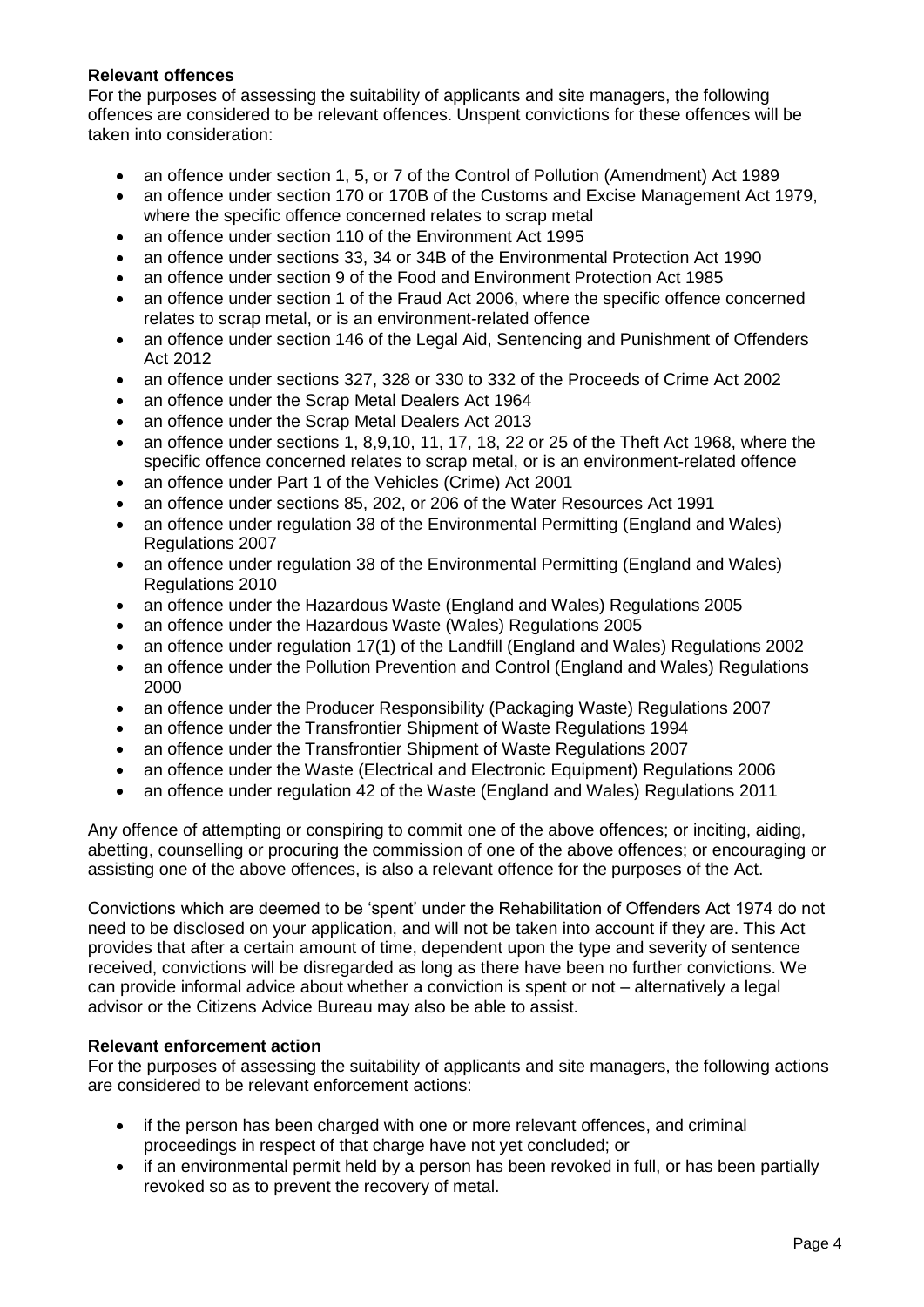# **Section 9 – Bank account details**

Please give the details of the bank or building society account from which payments for scrap metal will be made.

The Act requires us to check that you have the means to make payments for scrap metal in accordance with the legal requirements. It is a criminal offence to make such payments in any way except by non-transferrable cheque, or by way of an electronic funds transfer (EFT). In either case, you are required to keep records of the payment that has been made, including a copy of any cheque you write or the receipt (or full details, if no receipt is given) for the funds transfer.

These details will be held securely in accordance with our duty under the Data Protection Act, and will not be used for any other purpose other than verifying the existence of the account.

## **Section 10 – Application fees**

Every application made in respect for a licence must be accompanied by a fee set by the council, set at a level commensurate with our costs in processing the application. For details of our current fee amounts, please see our web pages at **[www.dacorum.gov.uk/licencefees](http://www.dacorum.gov.uk/licencefees)**

If you are paying by cheque or postal order, please make this payable to 'Dacorum Borough Council' and enclose it with your application. If you wish to pay by credit or debit card, please tick the appropriate box, and we will contact you by telephone to take payment on receipt of your application. Please note that we cannot accept cash payments.

## **Section 11 – Declaration and signatures**

Please read the declaration paragraphs carefully before signing the form. If you make a false statement within your application, you may be subject to prosecution.

The application form should be signed by all applicants or partners, or by an appropriate officer of the limited company (e.g. company secretary). If more than two people need to sign the form, further copies of this page should be used.

#### **Basic Disclosure certificates**

As part of your application, you must provide Basic Disclosure certificates, issued no earlier than 3 months prior to the date of application, for all of the following:

- If applying as an individual, that individual
- If applying as a partnership, every partner
- If applying as a limited company, every director
- All site managers listed in the application (if not already provided above) (site licences only)

If you are varying a licence to add new sites or to change site managers, you will only need to provide certificates for any new site managers – anyone already named on the licence will not need to provide a certificate again.

Basic Disclosure certificates show any unspent convictions against the individual. They can be obtained from Disclosure Scotland (who are the Scottish equivalent of the Disclosure and Barring Service (formerly the CRB), who do not currently issue disclosures of this level). It may take several weeks to obtain Basic Disclosure certificates, and each certificate will incur a charge.

For further details, or to apply for a Basic Disclosure, please contact Disclosure Scotland:

Web: **[www.disclosurescotland.co.uk](http://www.disclosurescotland.co.uk/)** Phone: **03000 200 040**

We can also provide blank disclosure application forms if required.